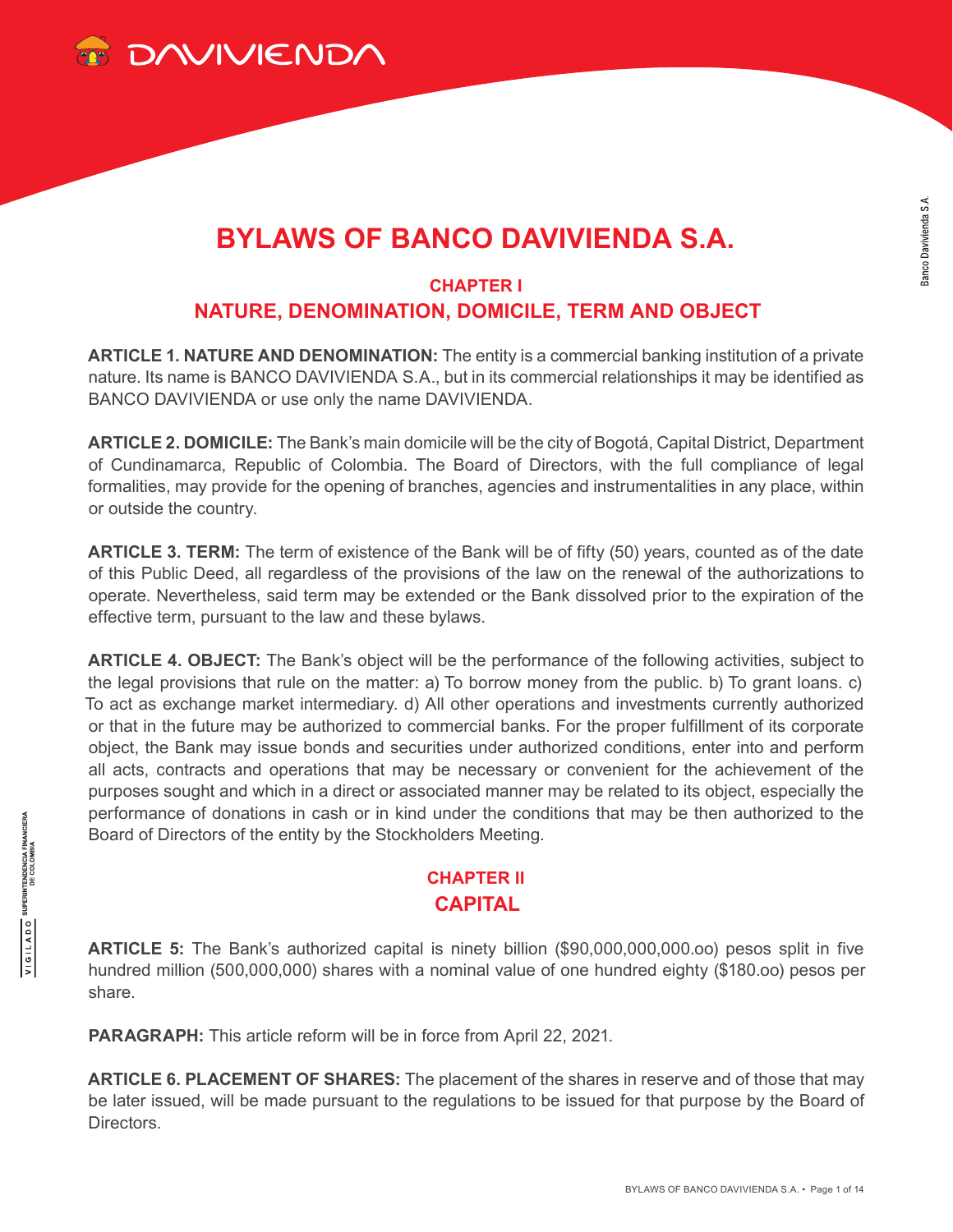

**ARTICLE 7. PREEMPTIVE RIGHT:** In every new issue of shares, shareholders will be have a right to subscribe, a number of shares proportional to the shares of the same class held by them on the date that the respective regulations are approved.

The corresponding placement regulations will grant to the shareholders a term of not less than fifteen (15) business days, counted from the date of the notice to be given to them by the corporation. The right to the subscription of shares is negotiation from the date of notice of the offer, by a writing indicating the name of the assignee(s). Upon expiration of the mentioned term, the shares that remain unsubscribed, may be freely placed in the market or will return to the reserve, as determined in each by the regulations.

The placement of shares may be made without being subject to a preemptive right, provided it is so approved by the General Stockholders' Meeting with the favorable vote of at least seventy percent (70 %) of the shares present in the meeting.

The notices referred to by this article shall be given to the shareholders in the same manner provided for summoning a General Stockholders' Meeting.

### **CHAPTER III SHARES**

**ARTICLE 8. NATURE, CLASSES AND CIRCULATION OF SHARES:** The shares of the Bank are registered shares, capital and may be: a) ordinary, b) preferential, c) with preferential dividend and not entitled to vote, which cannot represent more than fifty percent (50 %) of the subscribed capital. The shares can be exist in a materialized or dematerialized form, as decided by the Board of Directors in the respective regulations. For the case of dematerialized shares, their circulation will be governed by the rules that regulate the operations of centralized securities deposits.

**ARTICLE 9. ISSUE OF CERTIFICATES:** The share certificates will be numbered in a numerical sequence, will bear the legend ordered by provisions in effect, with the signature of a legal representative and an officer authorized for that purpose by the President of the Bank. Each shareholder will be issued a collective certificate, unless that he prefers, at his cost, single or partially collective certificates. When the shares exist in a dematerialized manner, the notation in the account will be sufficient for the holder to exercise his rights, which he will evidence by a certification issued by the respective centralized securities deposit.

**ARTICLE 10. LOSS OR MISPLACEMENT OF CERTIFICATES:** In case of loss or misplacement of a share certificate, the shareholder shall request DAVIVIENDA to replace the certificate, attaching for this purpose the corresponding notification to the authorities of the loss or misplacement and posting, in addition, any guarantees that DAVIVIENDA may require. The certificate will be replaced at the cost of the interested party. The new certificate will show evidence of being a duplicate and will refer to the number of the substituted certificate. In case that the lost certificate appears, the Shareholder will return to the Bank the duplicate to be voided or destroyed by the officers authorized by the Board of Director for this purpose, who will prepare a certificate evidencing this occurrence, which they sign jointly with the Bank's Secretary. The same procedure will be followed in case of deterioration or whenever the destruction of the certificate is satisfactorily proven.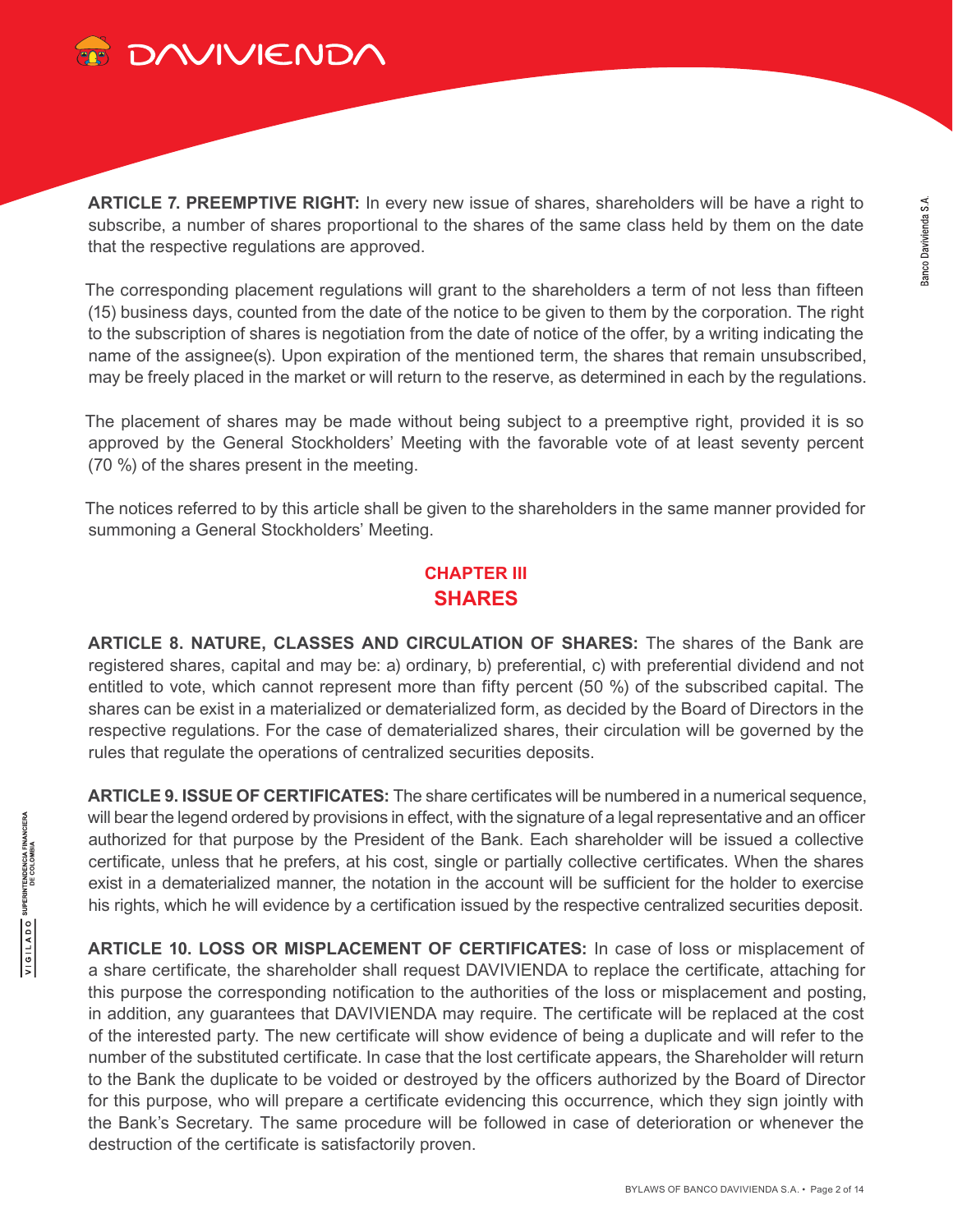

**ARTICLE 11. TRANSFER OF SHARES SUBJECT OF PRECAUTIONARY MEASURES:** Any shares under attachment or that have been the subject of a precautionary measure that orders it so, shall not be disposed of or encumbered without permission from the trial judge or the plaintiff, when so required by the law. Consequently, the Bank will refrain from registering any share transfer or lien, provided that it has been informed by the judge about the attachment or precautionary measure that prohibits the transfer or encumbrance, as the case may be.

**ARTICLE 12. PLEDGE OF SHARES:** When any shares are pledged and the contracting parties do not provide otherwise, the dividends shall be paid to the shareholder, who will keep the right to deliberate and vote at the General Stockholders' Meeting.

**ARTICLE 13. TAXES ON SECURITIES:** Any taxes levied on the issuance of shares and payable by the shareholders, the taxes levied on transfers, limitations or changes of possession of the shares for any cause shall be borne by the Bank.

**ARTICLE 14. SHAREHOLDERS' LEDGER:** The Bank will keep a special book called STOCKHOLDERS' LEDGER, where it will register the first and last names of individuals and the corporate name of legal persons who are shareholders, indicating the number of shares corresponding to each of them and their address and domicile. In the same book will be registered any pledge rights, limitations of possession, withdrawals, attachments, legal complaints, that may be communicated to the Bank. The Bank will only recognize as owner the person who appears registered in the stockholders' ledger, under the terms and conditions indicated therein.

**ARTICLE 15. TRANSFER OF SHARES:** The transfer of shares that are not listed in a Stock Exchange may be carried out by a simple agreement by the parties, but in order that it will produce effects in respect to the corporation and third parties, it will be necessary that the transferor will give notice to that effect to the Bank, indicating the number of shares transferred and the full name and identification of the transferee, in order that the operation will be registered in the corresponding book. The notice signed by the transferor will give rise to the cancellation of the certificate or certificates and records existing in the name of the transferor and the registration of the transferee, as well as the issuance of new certificates. Whenever the Bank considers it necessary, it may require that the transfers will be duly authenticated and, in the case of legal persons, to evidence their legal entity status and the powers of the person who signs the corresponding notice. If the shares exist in a dematerialized manner, the transfer will be legalized by notation in the account by the respective centralized securities deposit.

**ARTICLE 16. DIFFICULTIES FOR REGISTRATION:** Should there be any obstacle or difficulty for the registration, the Bank will inform it to the parties.

**ARTICLE 17. EFFECTS OF TRANSFER:** Except as otherwise agreed in the respective transfer letter, any outstanding dividends will belong to the acquirer of the shares as of the date of the transfer. Whoever acquires any shares of the Bank, by the simple fact that the registration is made in his/her favor, assumes all obligations and rights granted by the law and these bylaws as shareholder.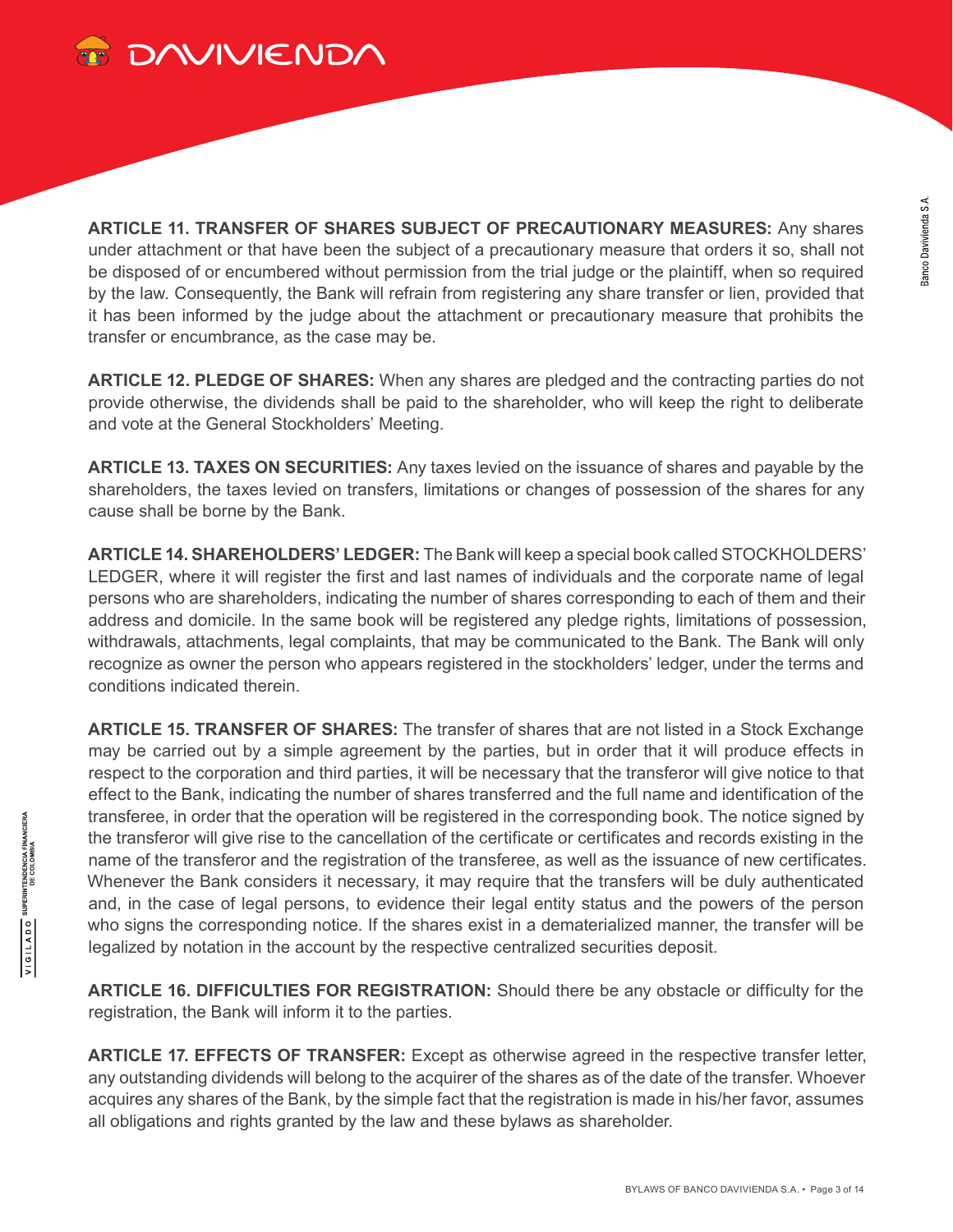

**ARTICLE 18. REPRESENTATION AT MEETINGS:** Every shareholder may be represented at the General Stockholders' Meetings by proxy granted in writing, setting forth the name of the person who will serve as proxy, the person who may substitute the latter and the date of the meeting for which it is granted. Shares belonging to a community shall designate a single proxy to represent them. However, Bank administrators and employees shall not represent any third party shares, unless the law allows it.

**ARTICLE 19. UNITY OF REPRESENTATION AND VOTE AT MEETINGS:** Every shareholder, either an individual or a legal person, shall designate only a single principal representative at the General Stockholders Meeting, whatever the number of shares held. A shareholder's representative or proxy shall not fraction the vote of its principal, which means that the vote is indivisible, but this indivisibility does not prevent the representative of several shareholders from voting in each case following separately the instructions of each person or group of represented shareholders.

**ARTICLE 20:** DAVIVIENDA will guarantee to its shareholders and investors equity conditions, through mechanisms such as the shareholders and investments service office; information policy; possibility of retaining external auditors; and the power to summon the General Stockholders Meeting in accordance with these bylaws, all of the foregoing under the terms provided in the Good Governance Code to be adopted by the Bank.

## **CHAPTER IV DIRECTION AND ADMINISTRATION**

**ARTICLE 21. CODE OF BEST CORPORATE PRACTICES:** Country Code. The Entity, Managers and employees or officials of BANCO DAVIVIENDA S.A., are obliged to implement the recommendations adopted voluntarily by the firm.

**ARTICLE 22:** The following bodies will be in charge of the Bank's direction and administration:

- a. General Stockholders' Meeting
- b. Board of Directors
- c. Presidency

**SUPERINTENDENCIA FINANCIERA**<br>DE COLOMBIA

OQV1191A

- d. All other bodies created and officers designated by the Board of Directors or by the General Stockholders' Meeting.
- e. The Bank will have, in addition, a Statutory Auditor as the management's control body.

**PARAGRAPH:** The Directors and top executives of DAVIVIENDA shall follow the standards of conduct adopted by the Board of Directors through the Good Governance Code.

## **CHAPTER V GENERAL STOCKHOLDERS' MEETING**

**ARTICLE 23. STOCKHOLDERS' MEETING COMPOSITION:** The General Stockholders' Meeting is made up by the stockholders registered in the book called STOCKHOLDERS' LEDGER or by their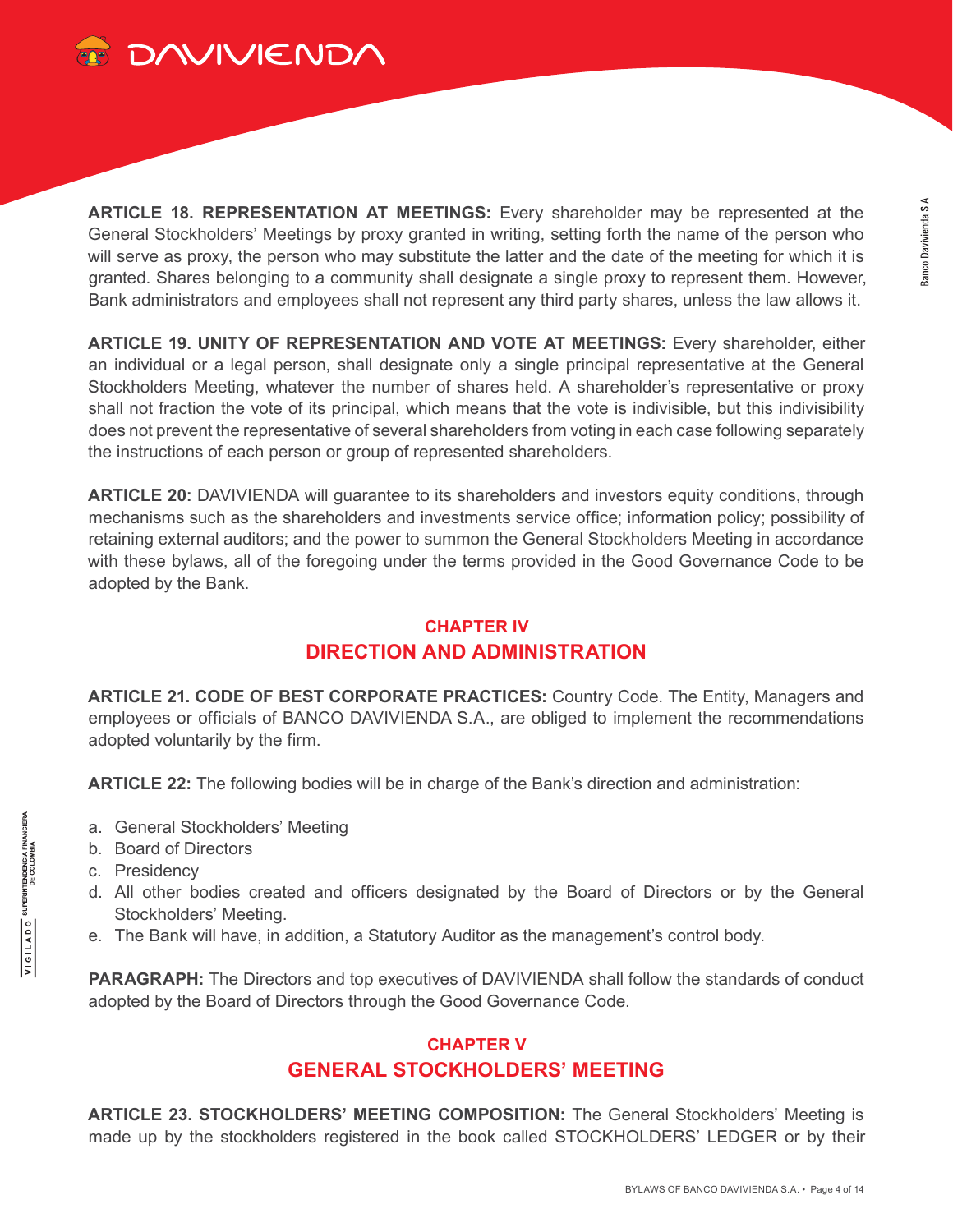

representatives or proxies, in a meeting with a quorum and under the conditions provided by the law and these bylaws.

**ARTICLE 24. MEETINGS:** The General Stockholders Meetings may be ordinary or extraordinary; the former will be held in the months of January through March and from July through September of every year, in the corporate domicile, on the date and at the time indicated in the respective notice. In case no notice is given, the meeting will be held in its own right on the first business day of the month of April, or October, as the case may be, at ten in the morning (10:00 a.m.) in the Bank's General Direction offices; the latter will be held by notice given by the Chairman of the Board of Directors, the President of the Bank, or the Statutory Auditor or whenever so requested by a plural number of shareholders representing no less than 15 % of the subscribed shares.

**PARAGRAPH:** The General Stockholders' Meetings may be held other than by personal attendance, by any means through which the shareholders may communicate simultaneously or successively, provided that this can be proven and that the remaining requirements of law are fulfilled.

**ARTICLE 25. NOTICES:** Notices to ordinary General Stockholders Meetings, will be given with an advance of at least fifteen (15) business days, through a notice to be published in a newspaper of national circulation or a personal and written communication addressed to each shareholder by certified mail to the address registered in the Bank. For special meetings, the notice shall be given in the same manner at least five (5) calendar days in advance.

**PARAGRAPH:** Inclusion of items on the agenda of the regular meeting of the. Shareholders' Assembly Shareholders who individually considered are holders of five percent (5 %) or more of the capital have the right to propose the inclusion of one or more points to be discussed in the agenda of the regular meeting of the General Shareholders' Assembly. Similarly, and up to 5 business days prior to the date set for the conclusion of the Ordinary meeting of the General Shareholders' Assembly, shareholders may make requests in writing regarding the matters on the agenda, without prejudice to the respective right of inspection.

To this end, the Company shall establish a procedure in the Shareholders' Rules.

**ARTICLE 26. QUORUM:** There will be a quorum for regular or special General Stockholders' meetings, whenever a plural number of people representing at least sixty (60 %) percent of the subscribed shares attends the meeting.

**ARTICLE 27. LACK OF QUORUM:** If in any General Stockholders' Meeting the quorum provided in the preceding article is not completed, a new meeting will be called which will validly meet and decide with a plural number of people, whatever the number of shares represented in the meeting. The new meeting shall be held no sooner than ten (10) business days and no later than thirty (30) business days counted as of the date set for the first meeting, prior notice to be published or informed in accordance with the bylaws. The stockholders' meeting held in its own right on the first day of April, under the terms of Article 422 of the Commercial Code, may validly deliberate and decide in the terms of this article. Notwithstanding the foregoing, for the decisions indicated in Article thirty-three (33), a majority of not less than fifty percent of the subscribed shares will be required.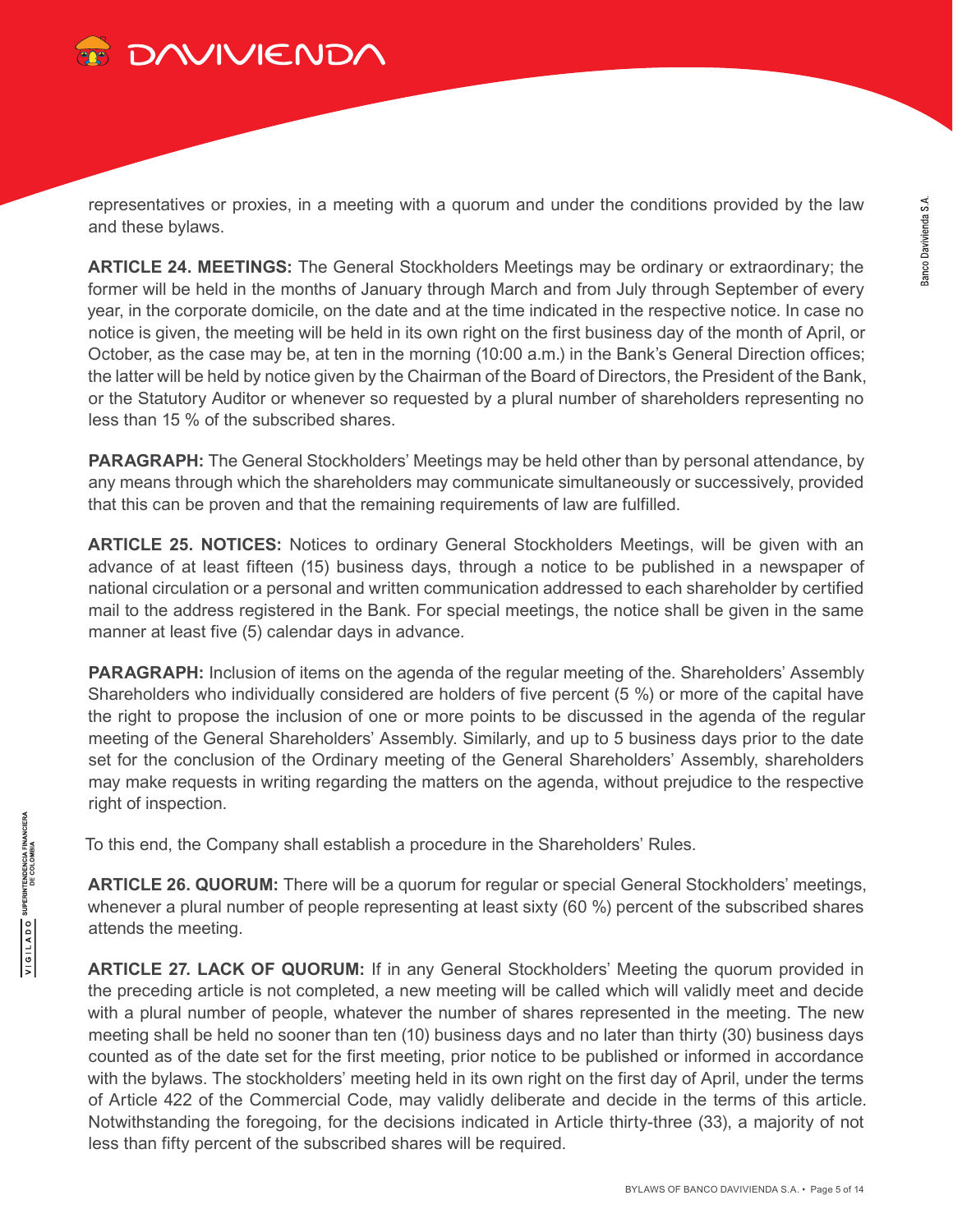

**ARTICLE 28. CHAIRMAN:** The General Stockholders Meeting will be chaired by the Bank's President and in his absence, by the person to be designated by the shareholders present in the meeting.

**ARTICLE 29. MINUTES:** The proceedings of the Stockholders' Meeting will be evidenced in the book of minutes to be signed by the Chairman and the Secretary of the meeting. The minutes will start with the place, date and time of the meeting; the number of shares subscribed; the time and advance of the notice; the list of attendees with the number of shares represented by each; issues discussed; decisions adopted and number of votes issued in favor, against and blank; written evidences left by attendees, appointments made and the date and time of adjournment.

**ARTICLE 30. VOTING RIGHTS:** In the deliberations of the General Stockholders' Meetings, each shareholder will have as many votes as the number of shares he has, without prejudice of any legal restrictions.

**ARTICLE 31. DECISIONS:** Save in the cases that the law requires a special quorum, all other decisions will be made, provided that there is a quorum for deliberation, by the simple majority of the votes present in the meeting or through the mechanisms provided by the law for meetings without personal presence.

**ARTICLE 32. DUTIES OF THE STOCKHOLDERS' MEETING:** The following duties correspond to the General Stockholders' Meeting:

- a. To elect for a period of two years, five principal directors who will make up the Board of Directors and their respective alternates.
- b. To elect for a period of two (2) years, the Statutory Auditor and his alternate, taking into consideration that the designation shall be made of firms of recognized expertise and reputation, which, in addition, have total independence.
- c. To remove freely, both the principal and the alternate members of the Board of Directors, and the Statutory Auditor and his alternate.
- d. To establish compensation for the members of the Board of Directors and of the Statutory Auditor and his alternate.
- e. To approve or disapprove the balance sheet for each period, which together with the remaining annexes and explanations required by law, must be submitted to its consideration by the Board of Directors and President of the Bank.
- f. To decree the distribution of profits, establish the payment of the dividend and provide the reserves to be made in addition to the legal ones.
- g. Approve amendments to the Articles of Association. You may vote separately each group of articles that are substantially independent. In any case be voted separately an item if any shareholder or group of shareholders representing at least five percent (5 %) of the share capital so request during the meeting of the Assembly. This right will be previously disclosed to shareholders.
- h. To decree capital increases, the expansion or modification of the corporate object, change of domicile, extension of the Bank's term or its advance dissolution, the incorporation into it of other businesses or corporations, the disposal of the corporate business and the change of denomination of the Bank.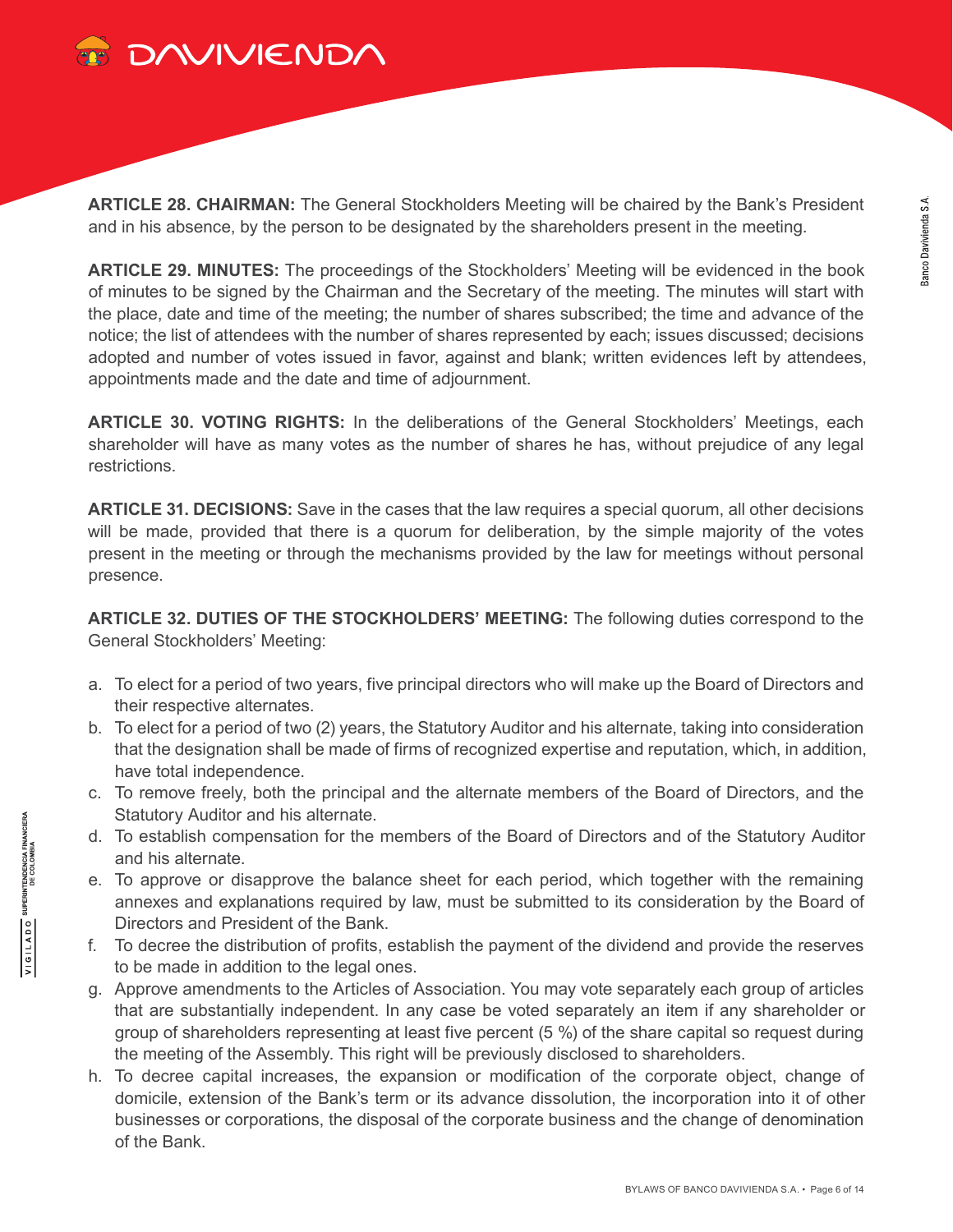

- i. To direct the course and general orientation of the business and take any measures required in the interest of the corporation and to exercise all other duties that are indicated in these bylaws and those that legally correspond to it as the Bank's highest body.
- j. To authorize the Board of Directors, generally or particularly, when so required by the circumstances, to make the donations in cash or in kind that it considers necessary for the fulfillment of the entity's corporate object and the performance of the corporate operations to be carried out. The general authorization issued will be understood in effect until its revocation.
- k. To approve the general policy on compensation and renewal of the Board of Directors.

**ARTICLE 33. ELECTIONS:** In every election of two or more people to form a part of the same board or commission, the electoral quotient system will be applied.

**ARTICLE 34. AMENDMENTS:** The decrees on bylaw amendments, capital increases and merger with other entities, shall be approved in a single debate by the General Stockholders' Meeting, with the favorable vote of a plural number of shareholders representing at least seventy percent (70 %) of the shares represented in the respective meeting.

## **CHAPTER VI BOARD OF DIRECTORS**

**ARTICLE 35. COMPOSITION:** The Board of Directors is composed by seven (7) principal members, appointed by the Annual General Meeting for a two (2) year period, indefinite reelections are allowed.

PARAGRAPH: The Board of Directors will be composed by seven (7) principal members from May 1, 2021, and its first period will be extended until March, 2023. Until April 30, 2021 the Board of Directors will be composed by five (5) principal members, and five (5) alternate members, elected by the Annual General Meeting.

**ARTICLE 36. ALTERNATES:** The alternates of the directors will be personal and will replace them during their absolute, temporary and accidental absences under the terms of paragraph four (4) of article seventy-tree (73) of the Financial Sector Organizational Code.

**ARTICLE 37. CHAIRMAN:** The Board of Directors will elect from among its members a Chairman and a Vice Chairman who will replace the former during his absolute or temporary absences; they will hold that position until their replacements are appointed.

**ARTICLE 38. QUORUM:** The Board of Directors will deliberate validly with the presence and votes of the simple majority of its members, or through the mechanisms provided by the law for meetings without personal presence. In the case of a tie on two occasions the matter under discussion will be considered rejected, but in the case of elections, the election will be repeated.

**ARTICLE 39. MEETINGS:** The Board of Directors will meet from time to time in the place, on the date and at the time indicated in the respective summons, at least once a month and, in addition, whenever summoned by itself, by the legal representative, by the statutory auditor or by two of its members who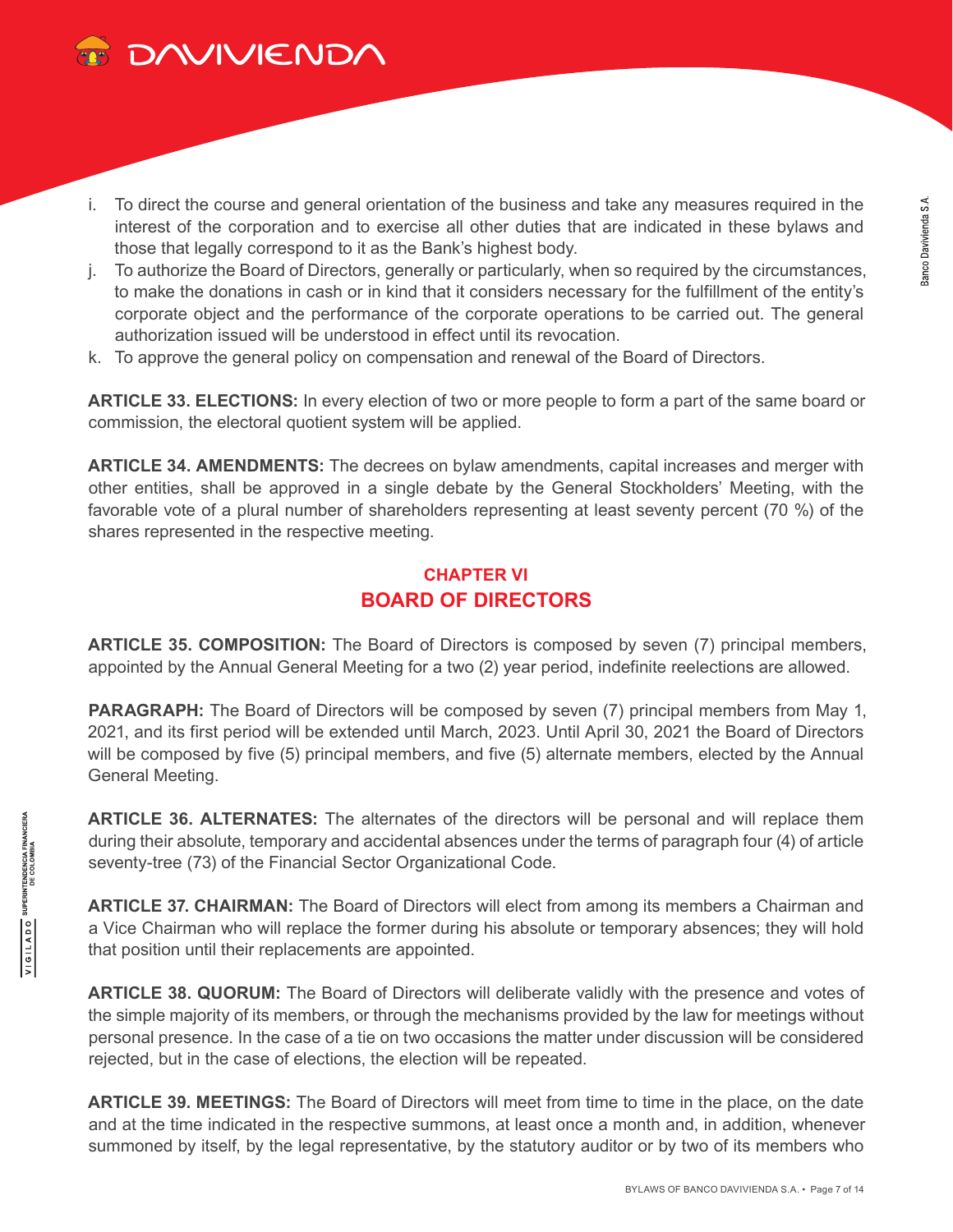

act as principals, notwithstanding that it will be able to resort to the mechanisms provided by law for meetings without personal presence.

**ARTICLE 40. VOTE:** In the deliberations of the Board of Directors, each Director will have his vote. The President of the Bank will be entitled to speak but not to have the vote.

**ARTICLE 41. DUTIES:** In addition to the powers that are not exclusively assigned to the General Stockholders Meeting, the Board of Directors will have the following:

- a. To freely appoint and remove the President or legal representative of the Bank and the vice presidents and indicate their respective assignments.
- b. To create the necessary jobs for the good operations of the Bank and the designation of which is not reserved to the General Stockholders' Meeting or has not been delegated on the President of the Bank or other officer duly authorized by the Board.
- c. To order the creation or elimination of branches or agencies within or outside the country, prior compliance of legal requirements and to indicate the powers and authorities of each of them.
- d. To call the General Stockholders' to special meetings, whenever it judges it convenient.
- e. To submit, together with the President, to the General Stockholders' Meeting, the end of period balance sheet, together with the accounts, inventories, Profit and Loss statements and other annexes and information required by law.
- f. To establish the regulations for the placement of the Bank's shares.
- g. To authorize the issuance of bonds, indicating the amount of same, the face value of each, the place and method of payment, the amortization system and all other conditions of the issue.
- h. To fulfill and have others fulfill the decisions of the General Stockholders' Meeting and its own decisions and to act as permanent consulting body of the President.
- i. To indicate, whenever it deems it convenient, the amount of the operations that the President is allowed to carry out, without prior consultation with the Board.
- j. To authorize the President to delegate permanently or transitorily any one or more of his or her powers and authorities to one or several officers of the Bank.
- k. To control and evaluate the performance of administrators and top executives, for which it will require the presentation of reports at its meetings that will permit it to be informed about the performance of the activities corresponding to the various areas of the Bank, the progress of the different projects and the degree of exposure to the different risks to which the Bank may be exposed.
- l. To define, through the Good Governance Code, the minimum guidelines to prevent and manage conflicts of interest, standards of conduct to be followed by directors and top executives, as well as the evaluation and control of the activities of administrators and other aspects related to the conducts and mechanisms of Good Corporate Governance.
- m. To resolve the reconsiderations of the rejection of specialized audits by the Administration and service bodies, in performance of the provisions of Article 45 of these bylaws.
- n. To approve any donations that it may consider necessary in accordance with the general or specific authorization that for this purpose may have been issued by the General Stockholders' Meeting.
- o. Approve and periodically monitoring the strategic plan, business plan, management targets and annual budgets of the Company.
- p. Define the structure of the Company.

**SUPERINTENDENCIA FINANCIERA**<br>DE COLOMBIA

VIGILADO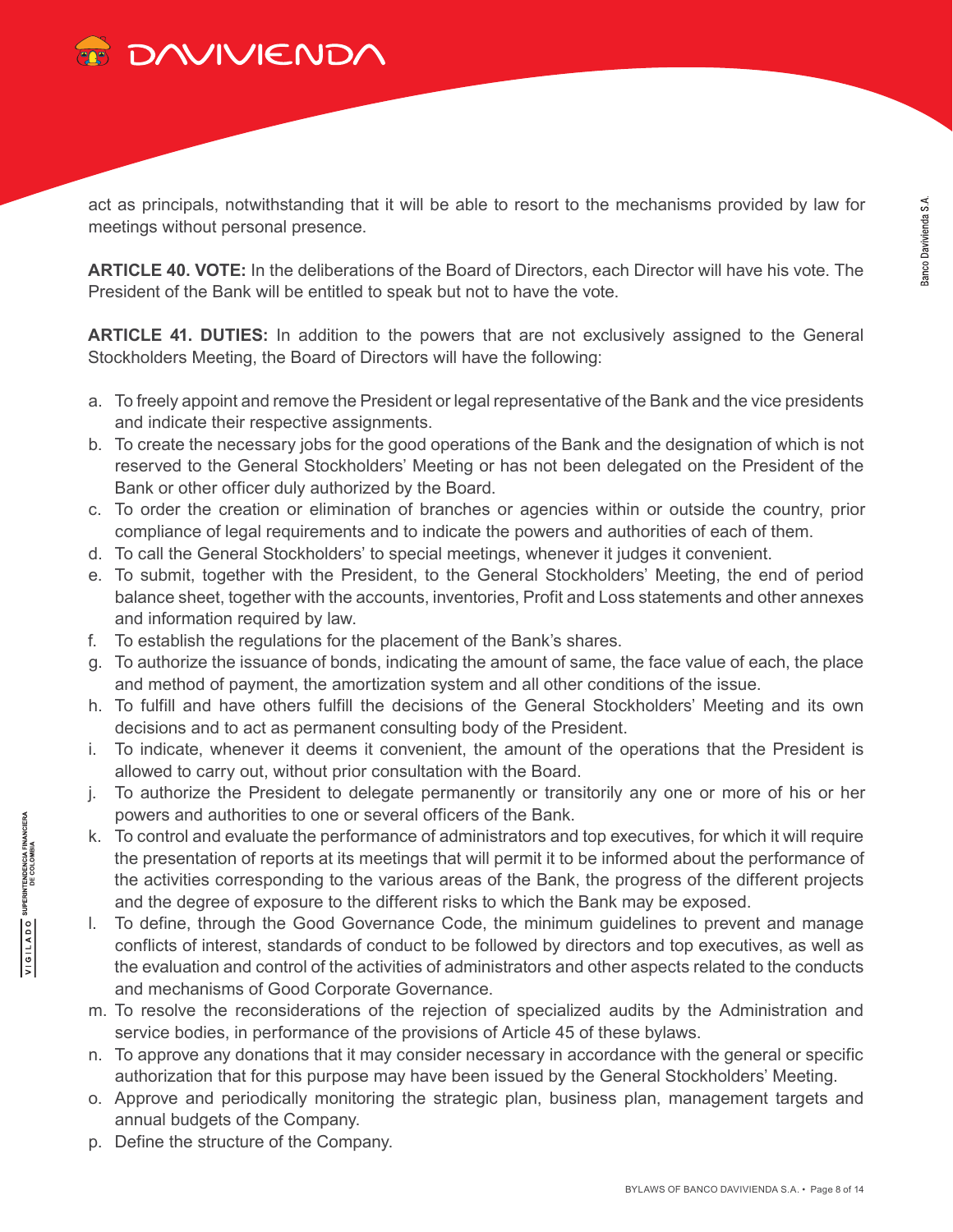

- q. Approve guidelines or financial and investment policies of the Company.
- r. To approve the compensation policy and evaluation of senior management, a role that can performed by the Board or through any of its Support Committees.
- s. Approving investments, divestments and strategic debt.
- t. Approve the Corporate Governance Policy.

**SUPERINTENDENCIA FINANCIERA**<br>DE COLOMBIA

VIGILADO

- u. Approve the Annual Corporate Governance Report.
- v. Approve the risk policy and the acknowledgment and periodic monitoring of the main Company risks.
- w. Approve succession policies for senior management.
- x. Propose succession policies for the Board of Directors for approval by the General Assembly of Shareholders.
- y. In general, approve where appropriate, proposals to the General Assembly of remaining policies that the Company deems necessary.
- z. Evaluate and remove the President of the Company.
- aa.Approve the appointment, proposed by the company President, of members of senior management and, in some cases, their dismissal.
- bb.Approve compensation schemes for members of senior management, as well as their indemnity clauses, if applicable, a role that can performed by the Board directly or through any of its Support Committees.
- cc. Approve the creation of Committees of the Board as well as the approval of internal regulations for the functioning of these committees. The Company's governance structure, including the Board Committees, is detailed in Section 3 of the Code of Good Corporate Governance: Corporate Governance Bodies.
- dd.Bring proposals to the General Meeting of Shareholders on the remuneration policy for the Board.
- ee.Bring proposals to the General Assembly for hiring the Auditor, with prior analysis of the candidates' experience and availability of time and human and technical resources to develop their work.
- ff. Monitor and manage conflicts of interest between the Company and shareholders, members of the Board and Senior Management.
- gg. Monitor and, if they carry a material impact, approve the operations that the Company makes with its controlling or significant shareholders, defined according to the ownership structure of the Company, or represented on the Board, with members of the Board and other directors or persons related thereto (related party transactions), as well as group companies to which they belong.
- hh.Organize the annual evaluation process of the Board, both as a collegiate board and of its members as individuals, according to commonly accepted self-assessment methodologies, for which involving external consultants may be considered.
- ii. Monitor the integrity and reliability of accounting systems and internal information based, among others, on the reports of internal audit and legal representatives, a role that can be performed by the Board directly or through any of its Support Committees.
- jj. Supervise the financial information that the Company must periodically make public due to its status as an issuer and within the information and communication policies, which can performed by the Board directly or through any of its Support Committees.
- kk. Monitor the independence and efficiency of the internal audit function, which may be performed by the Board directly or through any of its Support Committees.
- ll. Monitor the efficiency of corporate governance practices implemented and the level of compliance and ethical standards of conduct adopted by the Company, a role that can be performed by the Board directly or through any of its Support Committees.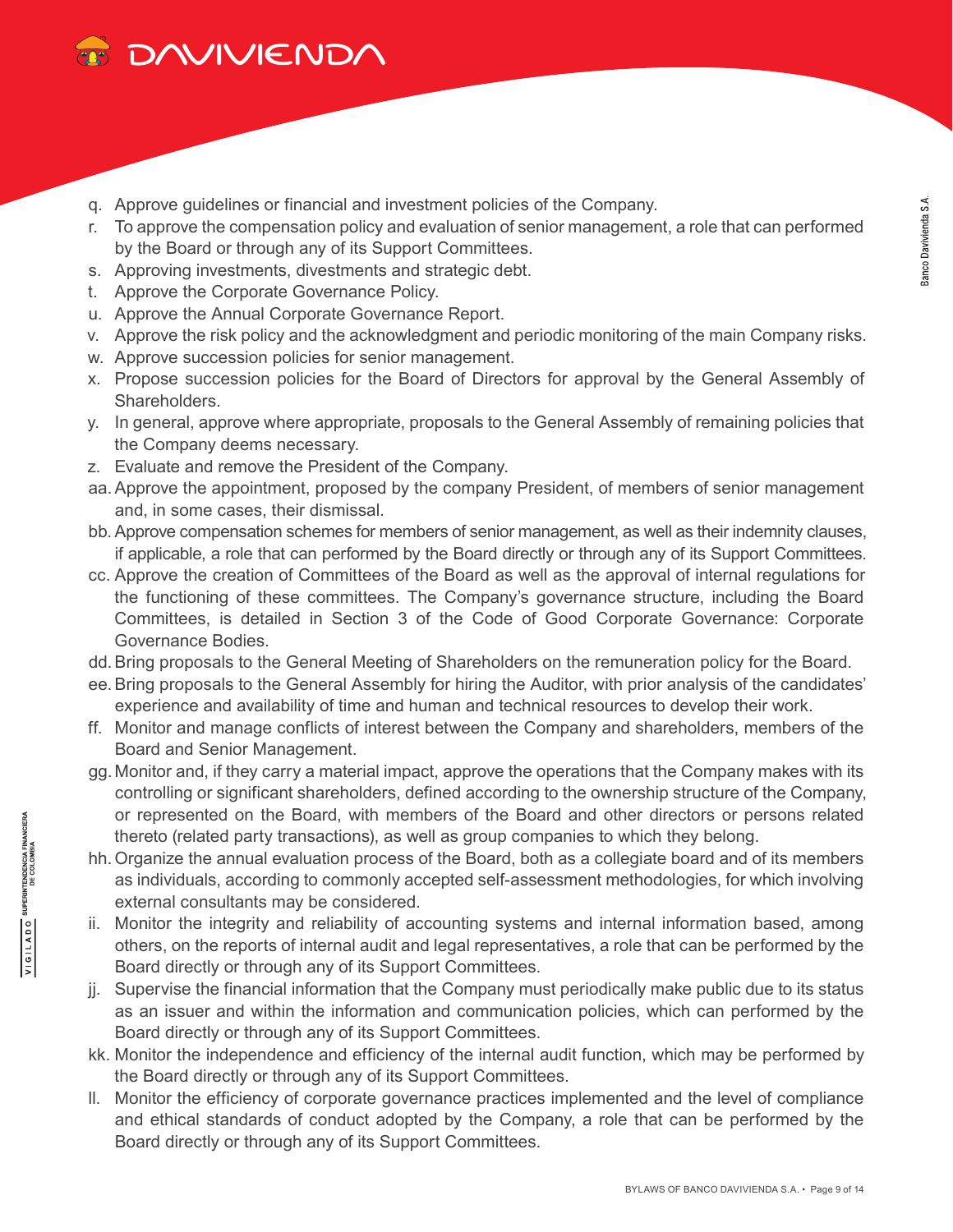

**SUPERINTENDENCIA FINANCIERA**<br>DE COLOMBIA

OQV1191A

mm. Ensure that the process of proposing and electing of members of the Board is carried out in accordance with the formalities provided by the Company.

**ARTICLE 42. DUTIES OF THE CHAIRMAN OF THE BOARD:** The Chairman of the Board shall have the following duties:

- a. Preside over the meetings of the Board and manage debates.
- b. Ensure the implementation of the Board's resolutions and monitor its orders and decisions.
- c. Monitor the active participation of Board members.
- d. Lead the process of annual evaluation of the Board and Committees, except his or her own evaluation.

**ARTICLE 43. MINUTES:** For all meetings of the Board of Directors, evidence of its proceedings will be kept in a book of minutes to be signed by the Chairman of the Board and by the Secretary.

**ARTICLE 44. HANDLING OF CONFLICTS OF INTEREST:** In order to prevent and manage situations that generate conflicts of interest that may arise among stockholders, or between the latter and the directors, administrators or top executives, the Board of Directors will establish standards of conduct that must be adhered to both by the shareholders and by the directors and administrators. For this purpose, the guidelines established by the Board of Directors through the Good Governance Code will be followed.

**ARTICLE 45. INFORMATION POLICY:** In order to allow the shareholders and investors to be aware of the financial and economic condition of the Bank and the different risks to which the Bank is exposed, DAVVIENDA will disclose reliable information through different mechanisms such as sending balance sheets and reports to the Financial Superintendence, inclusion of reports in virtual channels, publication of the reports corresponding to the rating given by authorized rating firms and the management report to be submitted to the General Stockholders' Meeting.

The above reports shall mention any relevant findings by the Statutory Auditor or any other internal control body whenever such findings may expose the reimbursement of the investment. Additionally, through any of the above mechanisms or of any other mechanism that may be adequate, DAVVIENDA will inform to its shareholders and investors its Corporate Governance structure and rules. Any plural number of shareholders not representing less than 10 % of the shares outstanding and the investors in securities and bonds representing no less than 15 % of the total commercial securities issued by the Bank, or their representatives, have the possibility to engage, at their cost and under their responsibility, audits of the issuer, using for this purpose the firms specialized in this field with whom DAVVIENDA usually works, or through those that the investors themselves may consider adequate, provided that the firm chosen has a recognized international expertise and reputation.

For this purpose, DAVIVIENDA has the following service channels: Representative of Holders of Securities and Bonds, on one part, and on the other, the Office of Attention to the Investor under the terms of the Code of Good Governance. Through these channels, anyone who wishes to engage an audit must present a justified and reasoned communication regarding its need and the relationship that the latter has with the investment, within the terms and conditions that the administration of DAVIVIENDA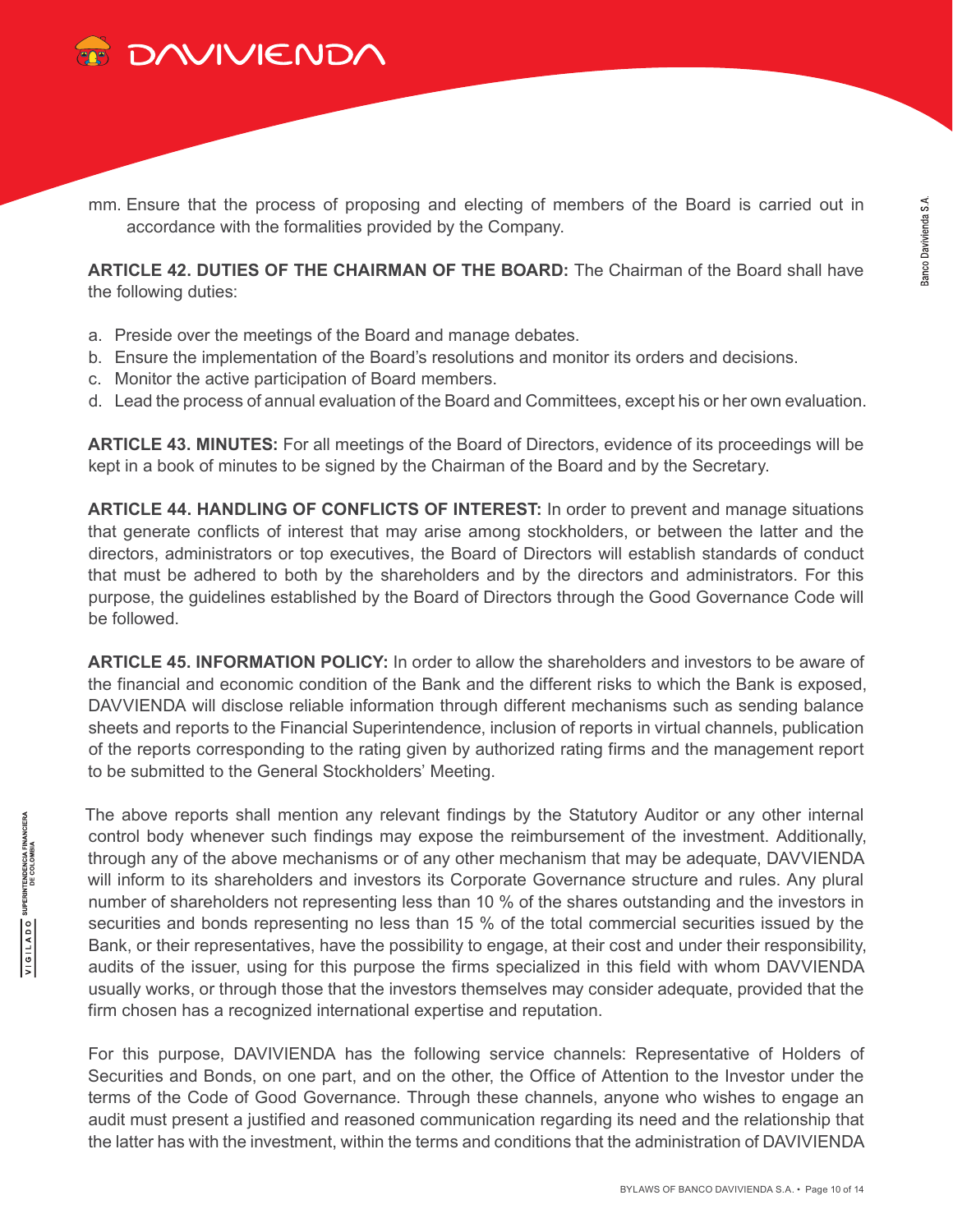

may have determined, which will be provided within the respective manual, which may be accessed through the Office of Attention to the Investor.

No more than one audit of those referred to by this article may be performed simultaneously.

However, the right contemplated in this article shall not, in any case, be extended to documents that deal with industrial secrets, information subject to Bank secrecy, confidential information that may be unduly used by the competition in the market, or in the case of data that if disclosed, could be used in detriment of the entity.

The total costs incurred in the performance of the external audit are for account of the shareholders or investors who request the same and the payments to be made may be through DAVIVIENDA or directly by the shareholder.

In the event that the engagement of external audits is applicable, both the party contracting them and the firm that will perform it, shall execute a confidentiality agreement with the entity. In turn, the auditor may deliver to its contracting party a report on the specific situation of the request, but not the source documentation of the information. Likewise, he shall make available to DAVIVIENDA the report made in order that it may be challenged or clarified.

**ARTICLE 46. INTERNAL CONTROL:** In order to achieve an adequate internal control performance, the Board of Directors may create committees for the analysis and follow up of specific subjects such as the reliability of processes through which the accounting information is generated, the controls established to prevent that the Bank may be used to move money of illegal origin, evaluation and follow up of specific risks such as solvency and liquidity and those related to the treasury business. In addition, the Board will rely on the reports submitted to it by internal auditing.

**ARTICLE 47. FULFILLMENT OF CORPORATE GOVERNANCE SYSTEM:** It is the responsibility of the Board of Directors to see that the rules that make up the Bank's corporate governance system are followed. The Board of Directors will define the mechanisms which the shareholders and investors may resort to in order to claim the fulfillment of DAVIVIENDA's corporate governance system.

### **CHAPTER VII PRESIDENT**

**ARTICLE 48. PRESIDENT AND ALTERNATES:** The Bank will have one President and one or more alternates, as provided by the Board of Directors, appointed by the latter, who will hold the legal representation of the Bank nationwide. In turn, the Branch managers will hold the legal representation of the Bank within the territory defined in their appointment. In addition, the Board of Directors may make designations in order that the person designed will hold the legal representation of the Bank in some specific aspects, for example, for legal effects or to carry out processes or acts before the administrative authorities.

**ARTICLE 49. EMPLOYEES:** All employees of the Bank, with the exception of those appointed directly by the General Stockholders' Meeting, will be subordinated to the President and under his orders and inspection.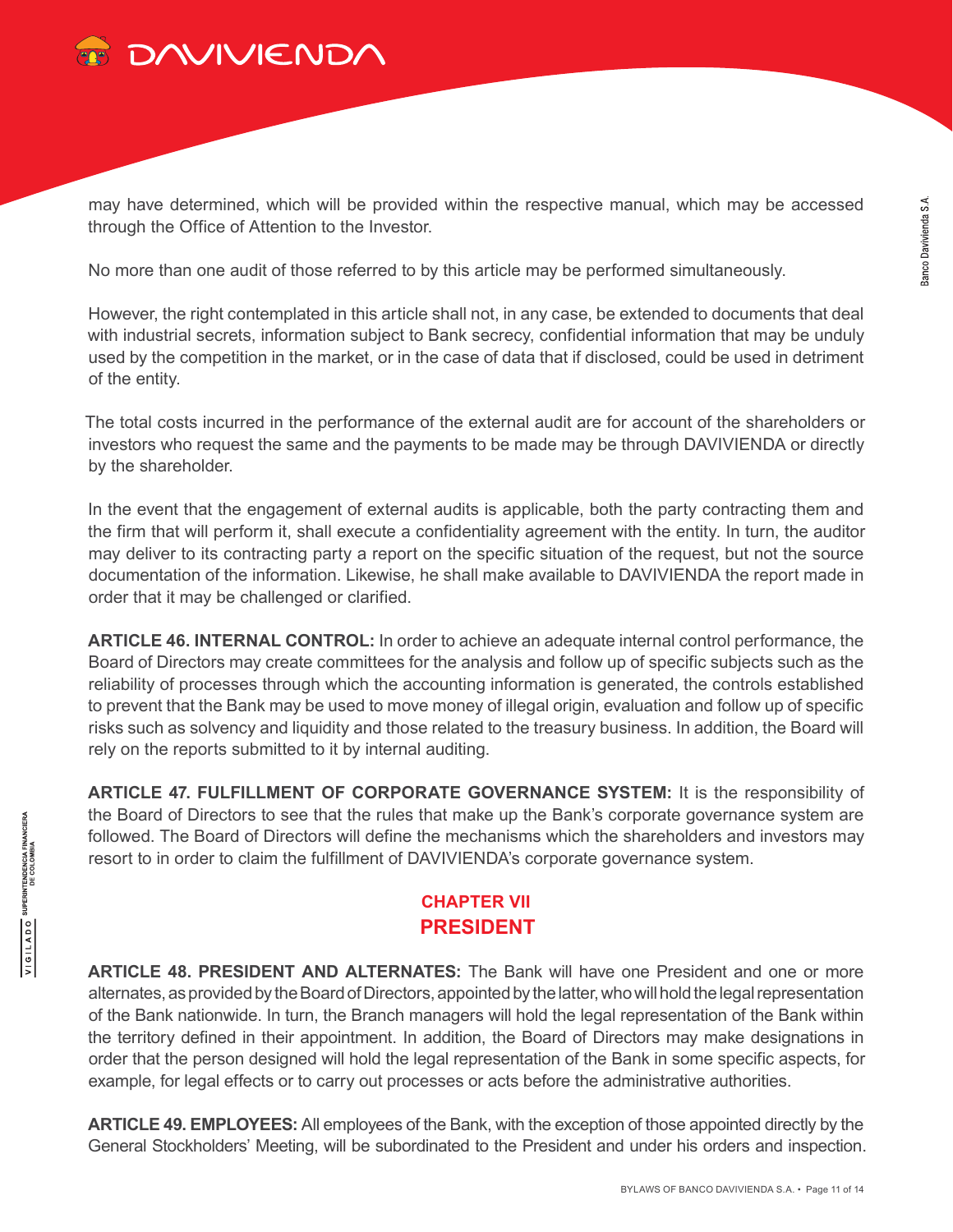

**ARTICLE 50:** The following will be the duties of the President and his alternates:

- a. To represent the Bank, in or out of court, as legal person and use the corporate signature;
- b. To preside the General Stockholders' Meetings;
- c. To present monthly the corporate balance sheet to the Board of Directors;
- d. To enforce the bylaws and decisions of the General Stockholders' Meeting and the Board of Directors;
- e. To exercise the duties assigned to him by the Board of Directors or the General Stockholders' Meeting;
- f. To call the General Stockholders' Meeting and the Board of Directors to extraordinary meetings whenever he judges it convenient;
- g. To keep the Board of Directors fully informed and in detail about the progress of the corporate business and to provide to it all data and reports requested by it;
- h. To appoint any special attorneys required by the Bank;
- i. To take all measures and enter into all acts and contracts necessary or convenient for the due fulfillment of the corporate object;
- j. Save those provided in items a), h) and i) of this article, to delegate, prior authorization from the Board of Directors, any one or more of its authorities.
- k. To freely appoint and remove the officers of the Bank, whose appointment is not reserved to the General Stockholders' Meeting or to the Board of Directors.

### **CHAPTER VIII STATUTORY AUDITOR**

**ARTICLE 51. STATUTORY AUDIT AND ALTERNATE:** The Bank will have one Statutory Auditor elected by the General Stockholders' Meeting for a period of two (2) years, who will be replaced during his absolute or temporary absences by his Alternate. For the election of the Statutory Auditor an objective evaluation must be made, and for this purpose the Bank will make an invitation to tender in accordance with the conditions determined by the Bank in the corresponding invitation.

**ARTICLE 52. DUTIES:** The following are the duties corresponding to the Statutory Auditor:

- a. To examine all the operations, inventories, books, correspondence and business of the Bank and the account vouchers;
- b. To make sure that the corporate operations adhere to the bylaws, the law, and the decisions of the General Stockholders' Meeting and the Board of Directors;
- c. To give timely account to the Board of Directors, the General Stockholders' Meeting or the President, as the case may be, of the irregularities that he may find;
- d. To see that the corporate accounts, the Minutes of the General Stockholders' Meeting and of the Board of Directors are regularly kept and that the books and papers related to the corporate business are safely kept;
- e. To authorize with his signature any balance sheet prepared, with his opinion or corresponding report;
- f. To summon the General Stockholders' Meeting or the Board of Directors whenever he may judge it necessary;
- g. All other provided by the law or indicated by the General Stockholders' Meeting.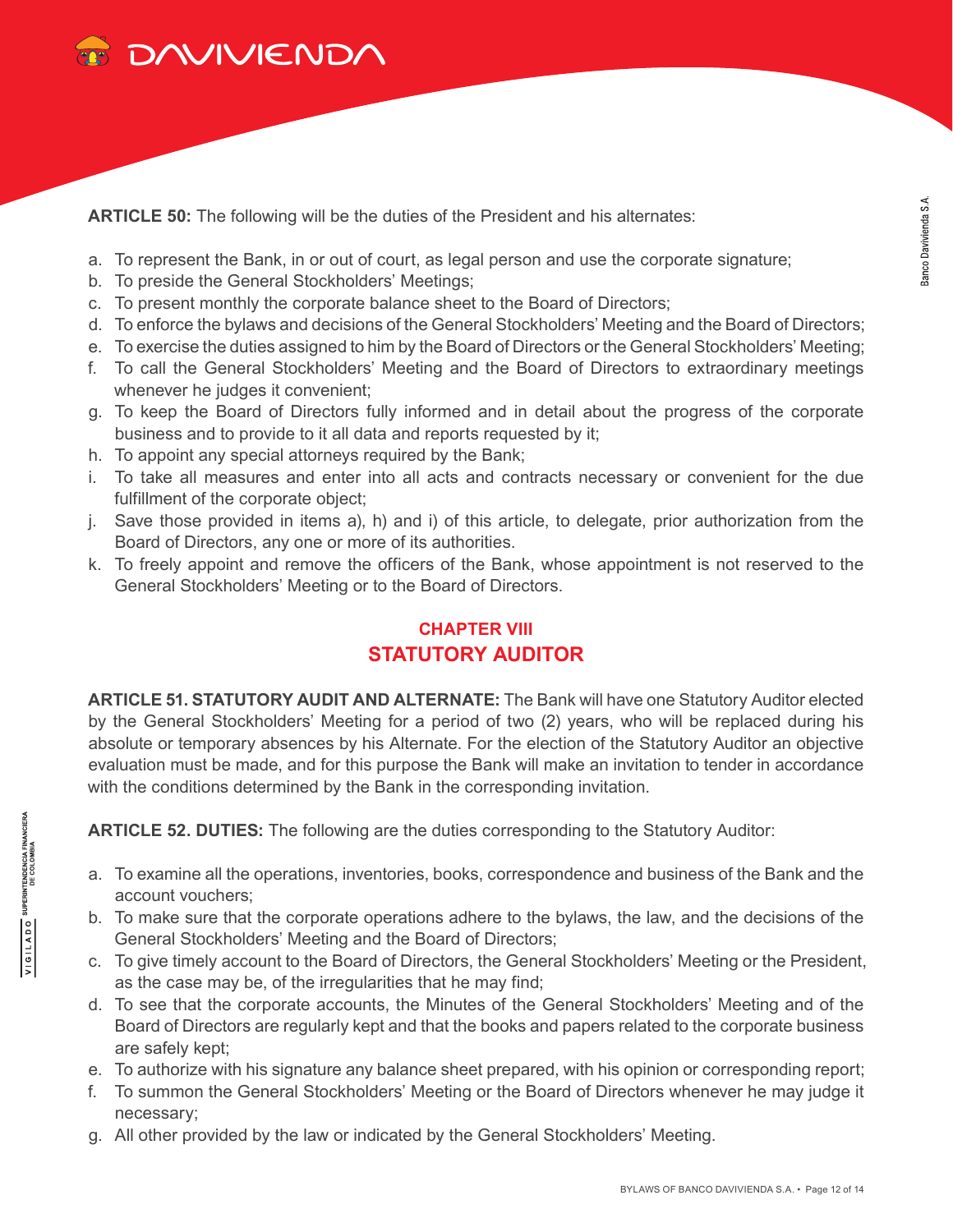

**ARTICLE 53. REMUNERATION:** The Statutory Auditor will receive the remuneration indicated by the General Stockholders' Meeting. The workers of the Statutory Auditor will be appointed and removed by the latter, and will be directly under his supervision, in accordance with the assignment of resources indicated by the General Stockholders' Meeting.

### **CHAPTER IX BALANCE SHEET AND PROFITS**

**ARTICLE 54. TRIAL BALANCE:** A detailed trial balance sheet will be prepared monthly of the Bank's accounts that will be presented by the Chairman of the Board of Directors.

**ARTICLE 55. BALANCE SHEET AND INVENTORIES:** Every six months, on June thirtieth (30th) and December thirty-first (31st) of every year, a closing of the Bank's accounts will be made as well as an inventory of the corporate assets, and a balance sheet of the business during the respective biannual period will be produced, separating the profit and loss account, the project for distribution of profits and other documents and analysis required by the law, which will be submitted to the General Stockholders' Meeting, in its ordinary meeting, for approval or disapproval.

**ARTICLE 56. RESERVES:** Of the liquid profits of each period, ten percent (10 %) will be apportioned to form and increase the legal reserve, until it reaches at least one half of the subscribed capital. Once this limit is reached, there is no obligation to continue increasing this reserve, but if for any reason it is reduced, or if the subscribed capital is increased, it will be necessary to increase it again by the same percentage, until the indicated amount is completed.

**ARTICLE 57. PROFIT CALCULATION:** In order to determine the liquid profits, it will be necessary that the items required for taxes, depreciation, devaluation and the sum necessary for the fringe benefits fund and other reserves established by the General Stockholders' Meeting have been previously appropriated.

**ARTICLE 58. DIVIDENDS:** Dividends will be decreed in the same manner for all shares subscribed proportionately to the portion paid on the face value. When the payment of dividends is decreed in shares, each shareholder will be delivered shares of the same class held by him.

**ARTICLE 59. EXTRAORDINARY BALANCE SHEET:** The Board of Directors may order at any time that the accounts of the Bank be closed and an extraordinary balance sheet be prepared, but the profits appearing thereon cannot be distributed.

## **CHAPTER X SECRETARY**

**ARTICLE 60. SECRETARY:** The Company's Legal Vice President - General Secretary will be the Secretary of the Board of Directors, of the General Shareholders' Assembly, and of the Company's Presidency. The Board of Directors shall appoint and remove him or her upon proposal by the Company President. The Secretary of the Board of Directors will not be a member of the Board.